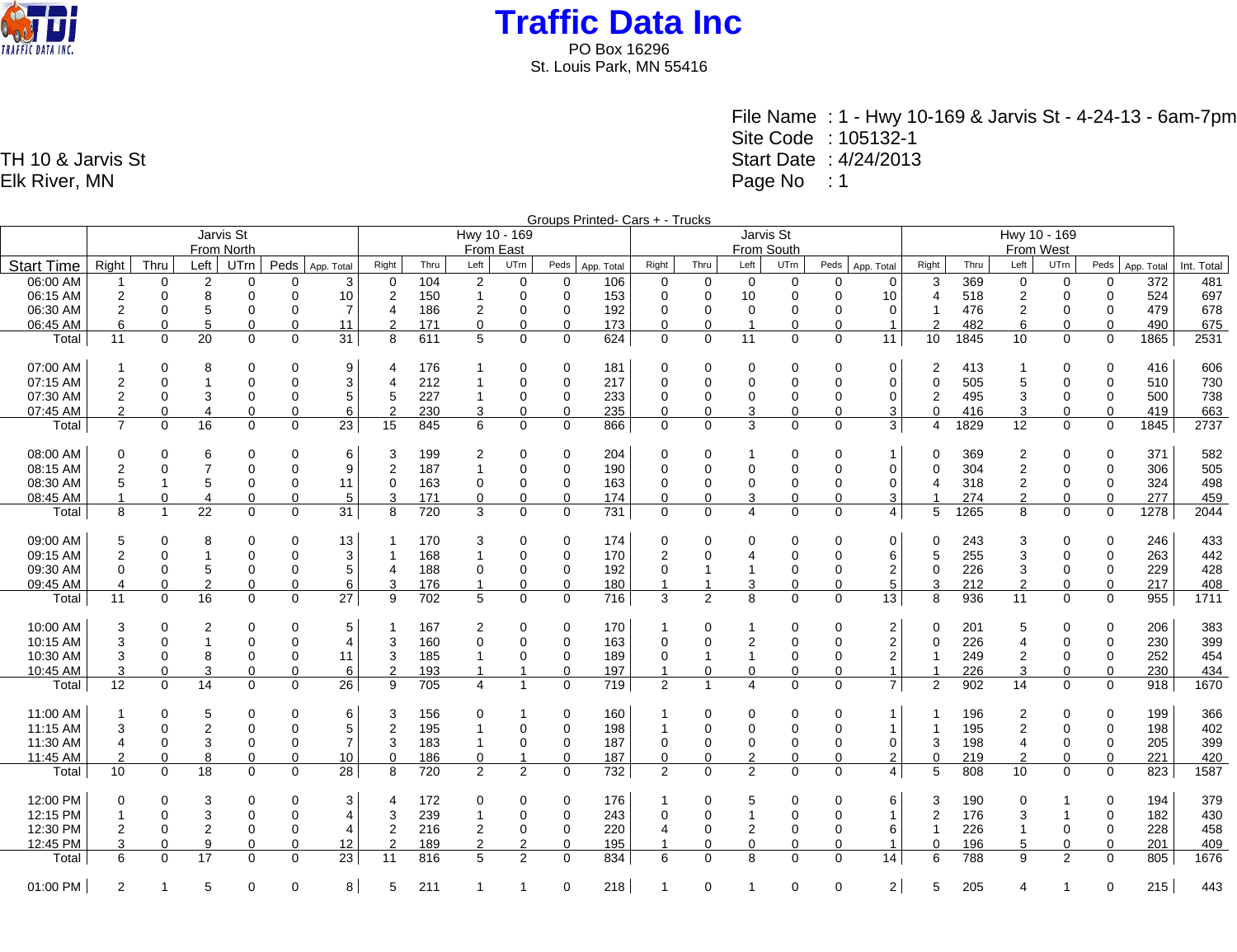

File Name : 1 - Hwy 10-169 & Jarvis St - 4-24-13 - 6am-7pm Site Code : 105132-1 Start Date : 4/24/2013 Page No : 2

Groups Printed- Cars + - Trucks

|                    | Jarvis St      |                         |                |             |          |                | Hwy 10 - 169   |       |                |                |             |            | Jarvis St      |                |                |             |                          |                         |                | Hwy 10 - 169 |                |                |                |            |            |  |
|--------------------|----------------|-------------------------|----------------|-------------|----------|----------------|----------------|-------|----------------|----------------|-------------|------------|----------------|----------------|----------------|-------------|--------------------------|-------------------------|----------------|--------------|----------------|----------------|----------------|------------|------------|--|
|                    | From North     |                         |                |             |          |                | From East      |       |                |                |             |            |                | From South     |                |             |                          |                         |                |              | From West      |                |                |            |            |  |
| <b>Start Time</b>  | Right          | Thru                    | Left           | UTrn        | Peds     | App. Total     | Right          | Thru  | Left           | UTrn           | Peds        | App. Total | Right          | Thru           | Left           | UTm         | Peds                     | App. Total              | Right          | Thru         | Left           | UTrn           | Peds           | App. Total | Int. Total |  |
| 01:15 PM           | $\overline{2}$ | 0                       | 6              | $\Omega$    | O        | 8              | $\overline{2}$ | 250   | -1             | -1             | 0           | 254        |                | $\Omega$       | -1             | 0           | 0                        | $\overline{2}$          |                | 207          | 1              | 0              | $\Omega$       | 209        | 473        |  |
| 01:30 PM           | $\overline{4}$ | $\Omega$                | 3              | $\Omega$    | $\Omega$ | $\overline{7}$ | 3              | 227   | 0              |                | $\Omega$    | 231        | $\Omega$       | $\Omega$       | 0              | $\Omega$    | $\Omega$                 | $\Omega$                | 2              | 220          | $\overline{c}$ | $\overline{1}$ | $\Omega$       | 225        | 463        |  |
| 01:45 PM           |                | 0                       | 8              | $\mathbf 0$ | 0        | 9              | $\overline{4}$ | 217   | 0              | $\overline{0}$ | 0           | 221        | 3              |                | 0              | $\mathbf 0$ | 0                        | 3                       | 3              | 204          | 3              | $\mathbf 0$    | 0              | 210        | 443        |  |
| Total              | 9              | $\mathbf{1}$            | 22             | 0           | 0        | 32             | 14             | 905   | 2              | 3              | 0           | 924        | 5              | $\Omega$       | $\overline{2}$ | $\mathbf 0$ | $\Omega$                 | $\overline{7}$          | 11             | 836          | 10             | 2              | 0              | 859        | 1822       |  |
| 02:00 PM           | 2              | $\Omega$                | 4              | $\Omega$    | $\Omega$ | 6              |                | 270   | 0              | $\Omega$       | 0           | 271        | 1              | $\Omega$       | 2              | 0           | $\Omega$                 | 3                       | 5              | 228          | 1              | $\Omega$       | $\Omega$       | 234        | 514        |  |
| 02:15 PM           | $\overline{2}$ | $\Omega$                |                | $\Omega$    | $\Omega$ | 6              | 5              | 282   | 0              |                | $\Omega$    | 288        | $\overline{2}$ | $\Omega$       | 2              | $\Omega$    | $\Omega$                 | $\overline{4}$          | $\Omega$       | 244          | $\mathbf 0$    | $\mathbf 0$    | $\Omega$       | 244        | 542        |  |
| 02:30 PM           |                | 0                       |                | $\mathbf 0$ | 0        | 5              | -1             | 289   | 3              | 0              | 0           | 293        | 0              | $\Omega$       | 4              | 0           | 0                        | $\overline{4}$          | -1             | 273          | $\overline{2}$ | $\mathbf 0$    | 0              | 276        | 578        |  |
| 02:45 PM           | 6              | $\Omega$                |                | $\mathbf 0$ | 0        | 10             | $\overline{4}$ | 320   |                |                | 0           | 326        | 0              |                |                | 0           | $\Omega$                 | 3                       | $\Omega$       | 249          | $\overline{2}$ | 0              | 0              | 251        | 590        |  |
| Total              | 11             | $\Omega$                | 16             | $\mathbf 0$ | $\Omega$ | 27             | 11             | 1161  | 4              | $\overline{2}$ | $\Omega$    | 1178       | 3              | $\Omega$       | 11             | $\mathbf 0$ | $\Omega$                 | 14                      | 6              | 994          | 5              | $\mathbf 0$    | $\mathbf 0$    | 1005       | 2224       |  |
| 03:00 PM           |                | $\Omega$                | 5              | $\Omega$    | $\Omega$ | 12             | $\overline{4}$ | 379   |                | $\Omega$       | 0           | 384        | 0              | $\Omega$       | 2              | $\mathbf 0$ | $\Omega$                 | $\overline{2}$          | 0              | 239          | 3              | 0              | $\Omega$       | 242        | 640        |  |
| 03:15 PM           | 5              | $\Omega$                | $\overline{4}$ | $\Omega$    | $\Omega$ | 9              | $\overline{2}$ | 437   | 4              | $\Omega$       | 0           | 443        | 1              | $\Omega$       | 2              | $\mathbf 0$ | $\Omega$                 | 3                       | 0              | 263          | 5              | 0              | 0              | 268        | 723        |  |
| 03:30 PM           | 5              | 0                       | 10             | $\mathbf 0$ | 0        | 15             | $\overline{2}$ | 431   | 2              | 0              | 0           | 435        | 2              | 0              |                | $\mathbf 0$ | 1                        | 4                       | -1             | 238          | 6              | 0              |                | 246        | 700        |  |
| 03:45 PM           | 6              | $\Omega$                | 5              | $\Omega$    | $\Omega$ | 11             | $\Omega$       | 483   | 4              |                | $\mathbf 0$ | 488        | 4              |                | 2              | $\mathbf 0$ | $\mathbf 0$              | $\overline{7}$          | $\overline{7}$ | 264          | $\overline{2}$ | $\mathbf 0$    | $\Omega$       | 273        | 779        |  |
| Total              | 23             | $\Omega$                | 24             | $\Omega$    | $\Omega$ | 47             | 8              | 1730  | 11             | $\overline{1}$ | $\Omega$    | 1750       | $\overline{7}$ |                | $\overline{7}$ | $\Omega$    | $\overline{1}$           | 16                      | 8              | 1004         | 16             | $\mathbf 0$    | $\overline{1}$ | 1029       | 2842       |  |
| 04:00 PM           | 5              | 0                       | 3              | 0           | 0        | 8              | 3              | 456   | 6              |                | 0           | 466        | 5              | 0              | 0              | 0           | 0                        | 5                       | 2              | 277          | 9              | 0              | 0              | 288        | 767        |  |
| 04:15 PM           | $\overline{7}$ | $\Omega$                |                | $\Omega$    | $\Omega$ | 8              | 8              | 490   | 0              | $\Omega$       | $\Omega$    | 498        | 1              | $\Omega$       |                | $\Omega$    | $\Omega$                 | $\sqrt{2}$              | $\overline{1}$ | 288          | $\sqrt{2}$     | $\overline{0}$ | $\Omega$       | 291        | 799        |  |
| 04:30 PM           |                | 0                       | 8              | $\mathbf 0$ | $\Omega$ | 12             | 7              | 454   | 0              | 0              | 0           | 461        | 5              | $\Omega$       | 2              | 0           | 0                        | $\overline{7}$          | 2              | 327          | $\overline{4}$ |                | 0              | 334        | 814        |  |
| 04:45 PM           | 8              | $\Omega$                | 5              | 0           | 0        | 13             | $\overline{2}$ | 484   | 0              |                | 0           | 487        | $\mathbf 0$    | $\Omega$       | $\overline{2}$ | $\mathbf 0$ | $\Omega$                 | $\overline{2}$          | 3              | 265          | 6              | $\mathbf 0$    | $\mathbf 0$    | 274        | 776        |  |
| Total              | 24             | $\Omega$                | 17             | $\Omega$    | $\Omega$ | 41             | 20             | 1884  | 6              | $\overline{2}$ | $\Omega$    | 1912       | 11             | $\Omega$       | 5              | $\Omega$    | $\Omega$                 | 16                      | 8              | 1157         | 21             | $\mathbf{1}$   | $\Omega$       | 1187       | 3156       |  |
| 05:00 PM           | 7              | 0                       |                | 0           | 0        | 14             | 5              | 494   |                | $\Omega$       | 0           | 500        | 1              | 0              |                | 0           | 0                        | 5                       |                | 270          | 5              |                | 0              | 277        | 796        |  |
| 05:15 PM           | $\overline{7}$ | $\Omega$                |                | $\Omega$    | $\Omega$ | 8              |                | 429   | 0              |                | $\mathbf 0$ | 431        | $\Omega$       | $\Omega$       |                | $\Omega$    | $\Omega$                 | $\mathbf{1}$            | -1             | 304          | 11             | $\pmb{0}$      | $\Omega$       | 316        | 756        |  |
| 05:30 PM           | 5              |                         | 0              | $\Omega$    | $\Omega$ | 6              | $\Delta$       | 403   |                |                | 0           | 409        |                |                |                | $\Omega$    | $\Omega$                 | $\overline{2}$          | 0              | 244          | 6              | $\mathbf 0$    | 0              | 250        | 667        |  |
| 05:45 PM           | 5              | $\Omega$                | 8              | $\mathbf 0$ | $\Omega$ | 13             | 9              | 353   | $\overline{2}$ | $\Omega$       | 0           | 364        |                |                |                | $\Omega$    | $\Omega$                 | $\overline{2}$          |                | 223          | $\Omega$       | 0              | $\Omega$       | 224        | 603        |  |
| Total              | 24             | $\mathbf{1}$            | 16             | $\Omega$    | 0        | 41             | 19             | 1679  | 4              | $\overline{2}$ | $\Omega$    | 1704       | 3              | $\Omega$       | $\overline{7}$ | $\Omega$    | 0                        | 10                      | 3              | 1041         | 22             | $\overline{1}$ | $\Omega$       | 1067       | 2822       |  |
| 06:00 PM           | 4              | $\Omega$                | 4              | $\Omega$    | 0        | 8              |                | 330   |                | 0              | 0           | 335        |                |                | 0              | 0           | 0                        | $\mathbf 1$             |                | 192          |                | 0              | $\Omega$       | 194        | 538        |  |
| 06:15 PM           | 6              | $\Omega$                | 2              | $\Omega$    | $\Omega$ | 8              | $\overline{7}$ | 319   | 0              | $\Omega$       | 0           | 326        | 1              |                |                | $\mathbf 0$ | $\Omega$                 | 5                       | 3              | 205          | 5              | $\mathbf 0$    | $\Omega$       | 213        | 552        |  |
| 06:30 PM           |                | $\Omega$                |                | $\Omega$    | $\Omega$ | $\sqrt{2}$     | $\overline{2}$ | 310   | 0              | 0              | 0           | 312        | 2              | 0              | 0              | 0           | $\Omega$                 | $\overline{\mathbf{c}}$ | 0              | 216          | 5              | 0              | 0              | 221        | 537        |  |
| 06:45 PM           | 3              |                         | 0              | $\Omega$    | $\Omega$ | 4              | $\overline{4}$ | 255   |                | $\Omega$       | 0           | 260        | 0              | $\Omega$       | 0              | $\mathbf 0$ | $\Omega$                 | $\mathbf 0$             |                | 150          | 4              | 0              |                | 156        | 420        |  |
| Total              | 14             | 1                       | $\overline{7}$ | $\mathbf 0$ | 0        | 22             | 17             | 1214  | 2              | 0              | 0           | 1233       | 4              | $\Omega$       | 4              | $\mathbf 0$ | $\Omega$                 | 8                       | 5              | 763          | 15             | 0              | -1             | 784        | 2047       |  |
| <b>Grand Total</b> | 170            | 4                       | 225            | $\mathbf 0$ | $\Omega$ | 399            | 157            | 13692 | 59             | 15             | 0           | 13923      | 46             | 4              | 76             | 0           | -1                       | 127                     | 81             | 14168        | 163            | 6              | $\overline{2}$ | 14420      | 28869      |  |
| Apprch %           | 42.6           | -1                      | 56.4           | $\mathbf 0$ | 0        |                | 1.1            | 98.3  | 0.4            | 0.1            | 0           |            | 36.2           | 3.1            | 59.8           | $\mathbf 0$ | 0.8                      |                         | 0.6            | 98.3         | 1.1            | $\mathbf 0$    | 0              |            |            |  |
| Total %            | 0.6            | $\Omega$                | 0.8            | $\Omega$    | $\Omega$ | 1.4            | 0.5            | 47.4  | 0.2            | 0.1            | $\Omega$    | 48.2       | 0.2            | $\Omega$       | 0.3            | $\mathbf 0$ | $\Omega$                 | 0.4                     | 0.3            | 49.1         | 0.6            | $\mathbf 0$    | 0              | 49.9       |            |  |
| Cars +             | 148            | 3                       | 202            | 0           | 0        | 353            | 140            | 13138 | 58             | 12             | 0           | 13348      | 44             | 2              | 45             | $\mathbf 0$ | 0                        | 91                      | 51             | 13477        | 145            | 3              | 0              | 13676      | 27468      |  |
| % Cars +           | 87.1           | 75                      | 89.8           | $\Omega$    | 0        | 88.5           | 89.2           | 96    | 98.3           | 80             | 0           | 95.9       | 95.7           | 50             | 59.2           | 0           | 0                        | 71.7                    | 63             | 95.1         | 89             | 50             | $\Omega$       | 94.8       | 95.1       |  |
| Trucks             | 22             | $\overline{\mathbf{1}}$ | 23             | 0           | $\Omega$ | 46             | 17             | 554   | -1             | 3              | 0           | 575        | 2              | $\overline{2}$ | 31             | 0           | $\overline{\phantom{a}}$ | 36                      | 30             | 691          | 18             | 3              | $\overline{2}$ | 744        | 1401       |  |
| % Trucks           | 12.9           | 25                      | 10.2           | $\Omega$    | $\Omega$ | 11.5           | 10.8           | 4     | 1.7            | 20             | $\Omega$    | 4.1        | 4.3            | 50             | 40.8           | $\mathbf 0$ | 100                      | 28.3                    | 37             | 4.9          | 11             | 50             | 100            | 5.2        | 4.9        |  |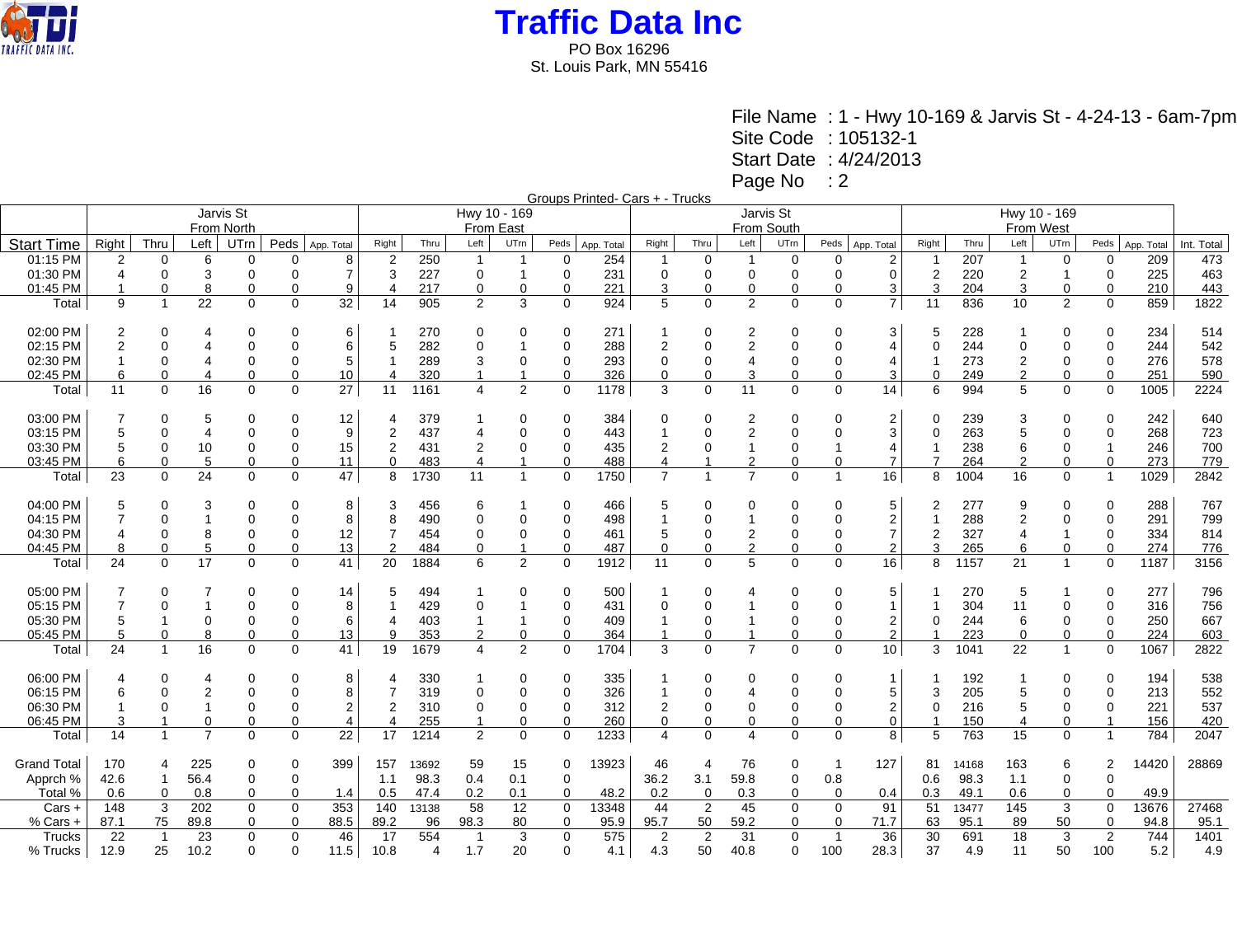